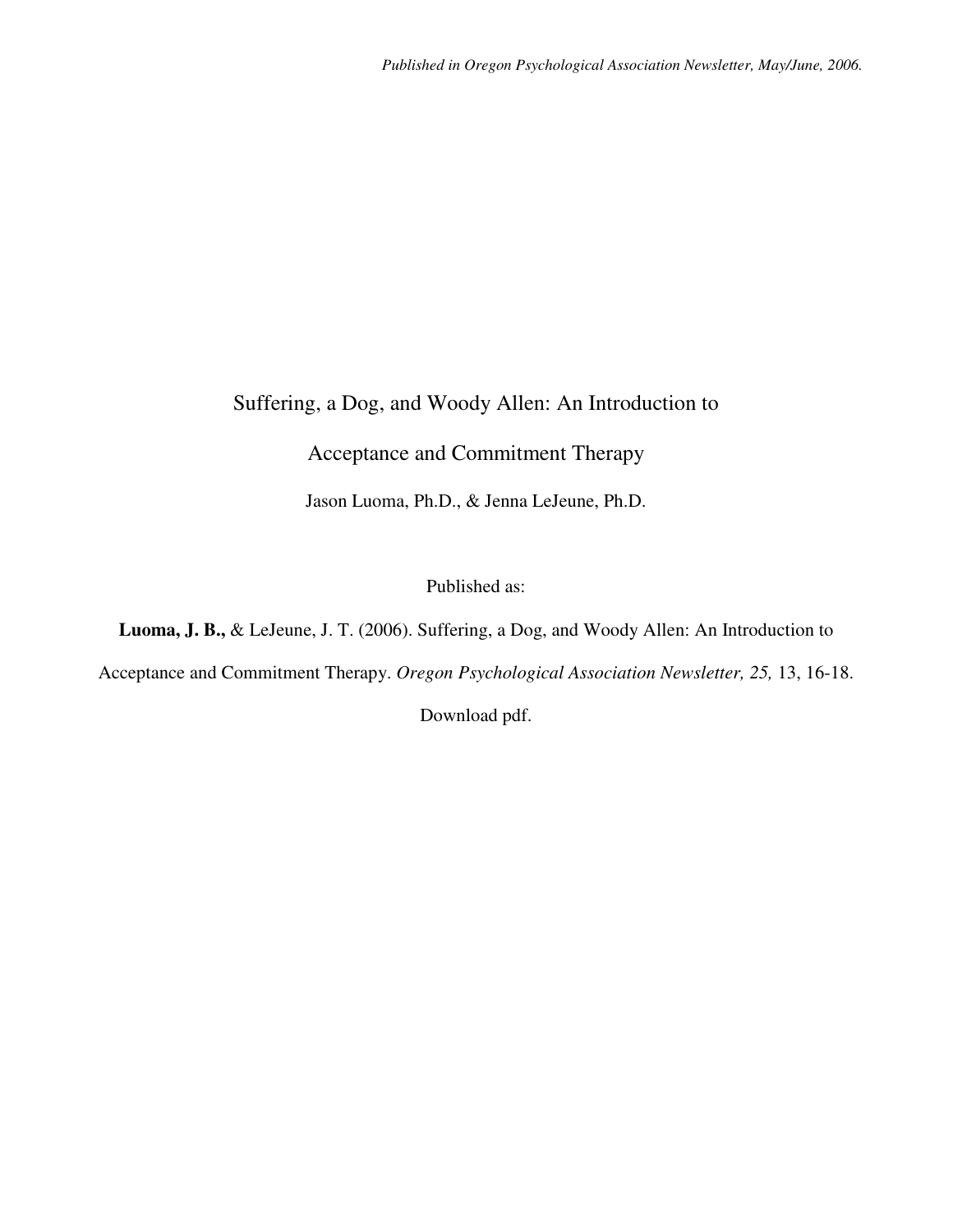*Client:* So you're saying that I can't do anything about my anxiety?

*Therapist:* I'm not telling you anything... I'd just like you to check what your experience has to say. As you've gone to war with your anxiety, has it gotten smaller and moved off to the side of your life, or have you seen it becoming, unbelievably, even larger and more central in your life?

*Client*: …Central.

*Therapist:* I'd like you to consider the possibility that this battle with anxiety is one you can't win. It's like a rigged game, and the way this game turns out is your life…

It happens with uncanny predictability; a client comes in to a first session of Acceptance and Commitment Therapy (ACT, said as one word, not the individual letters) and regardless of the content, the form of the complaint is "I don't want to feel/think/have 'this' anymore", whether 'this' is depression, anxiety, anger, memories of a trauma, etc. And often, it's the client's very struggle to get rid of this suffering that has consumed the client's life, and resulted in its current unworkable state. ACT is about letting go of this struggle.

# *When suffering knocks at your door and you say there is no seat for him, he tells you not to worry because he has brought his own stool.*  Chinua Achebe (1930 - \_\_\_\_) Nigerian novelist

Arrow of God, 1967.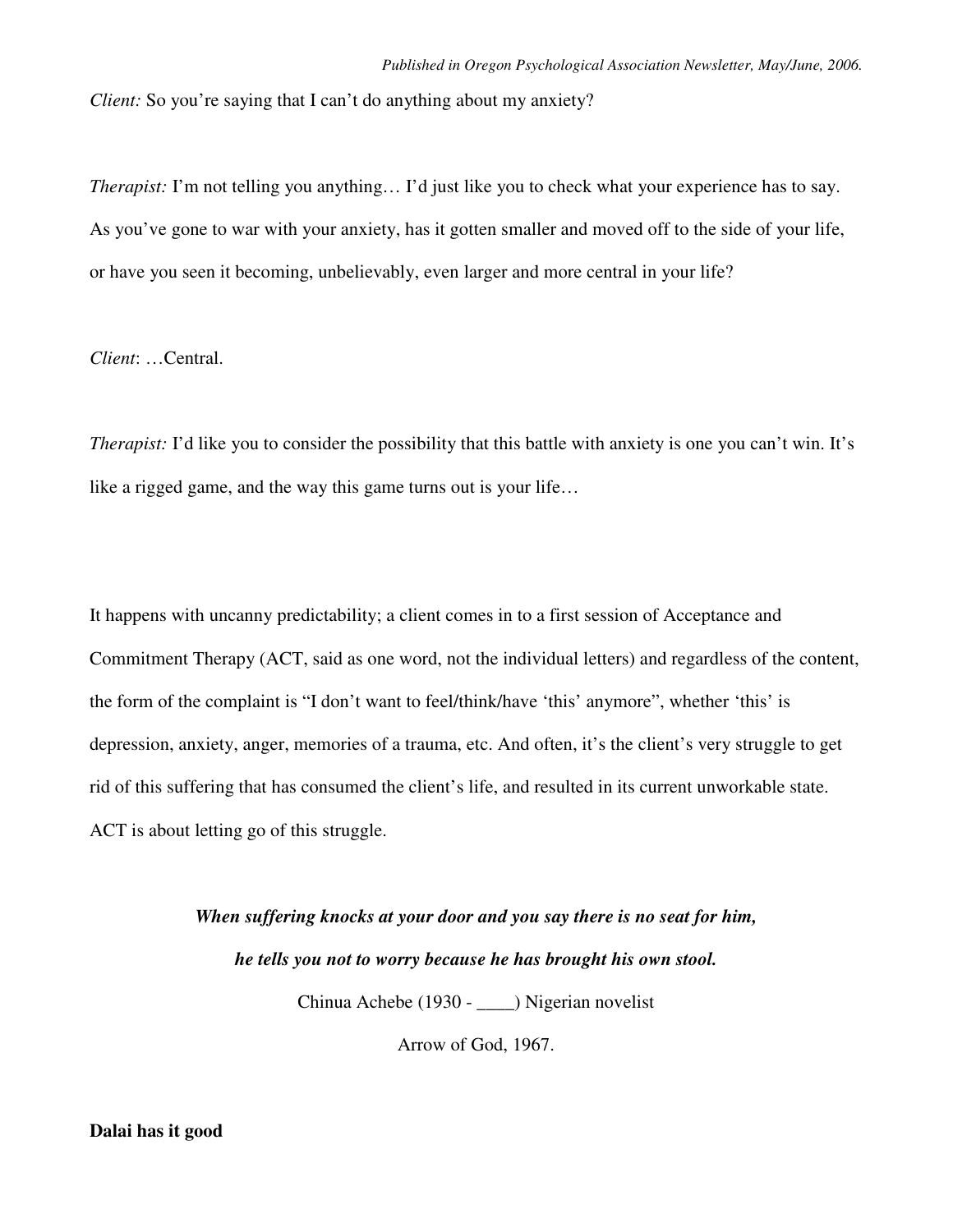Suffering is ubiqitous. And according to ACT, the main culprit is language, which has certain basic properties that serve to amplify suffering to a level unfound in nonhumans animals. The theory on which ACT is based is called Relational Frame Theory (RFT), and is a result of a 20 year program (80+ published studies) of basic research into the nature of language and cognition (Hayes, Barnes-Holmes, & Roche, 2001). Informed by this theory, the ACT therapist helps clients see that their struggles largely result from minds and the language they produce, rather than their direct experience. In ACT we seek to help clients disentangle from the futile tug-of-war with their languaging minds.

ACT distinguishes between "clean discomfort" (i.e. pain that emerges naturally from the interaction of our history with current circumstances) and "dirty discomfort" (i.e. the additional suffering that results when we try to control, eliminate, or reduce this original pain). Dalai, our dog, doesn't have language in the way that humans do (by "language" we refer to the ability to do such things as think symbolically). Because of this Dalai only experiences "clean discomfort." She suffers when she comes into direct contact with a negative event in her environment (e.g. when I remove the bone from her mouth that she has salvaged from the garbage) or something that predicts a negative event (e.g., a scary-looking dog charges her). However, much of human suffering comes from the story we tell ourselves about distressing past or anticipated events (e.g. It is so horrible that I am depressed. I'll never get out of this) and our entanglement with this story. Because Dalai doesn't have human language, she is always in the present moment. She doesn't have the ability/curse of making judgments about not having the bone, worrying about whether the bone will still be there tomorrow, or whether the bone is going to straight to her hips. In this sense she is truly an enlightened being like the one after whom she is named.

So suffering is ubiquitous. Sorry, nothing we can do about that. And we don't want to be dogs, without the abilities that language gives us. So is that the end of it? Collect our money, go home to wallow in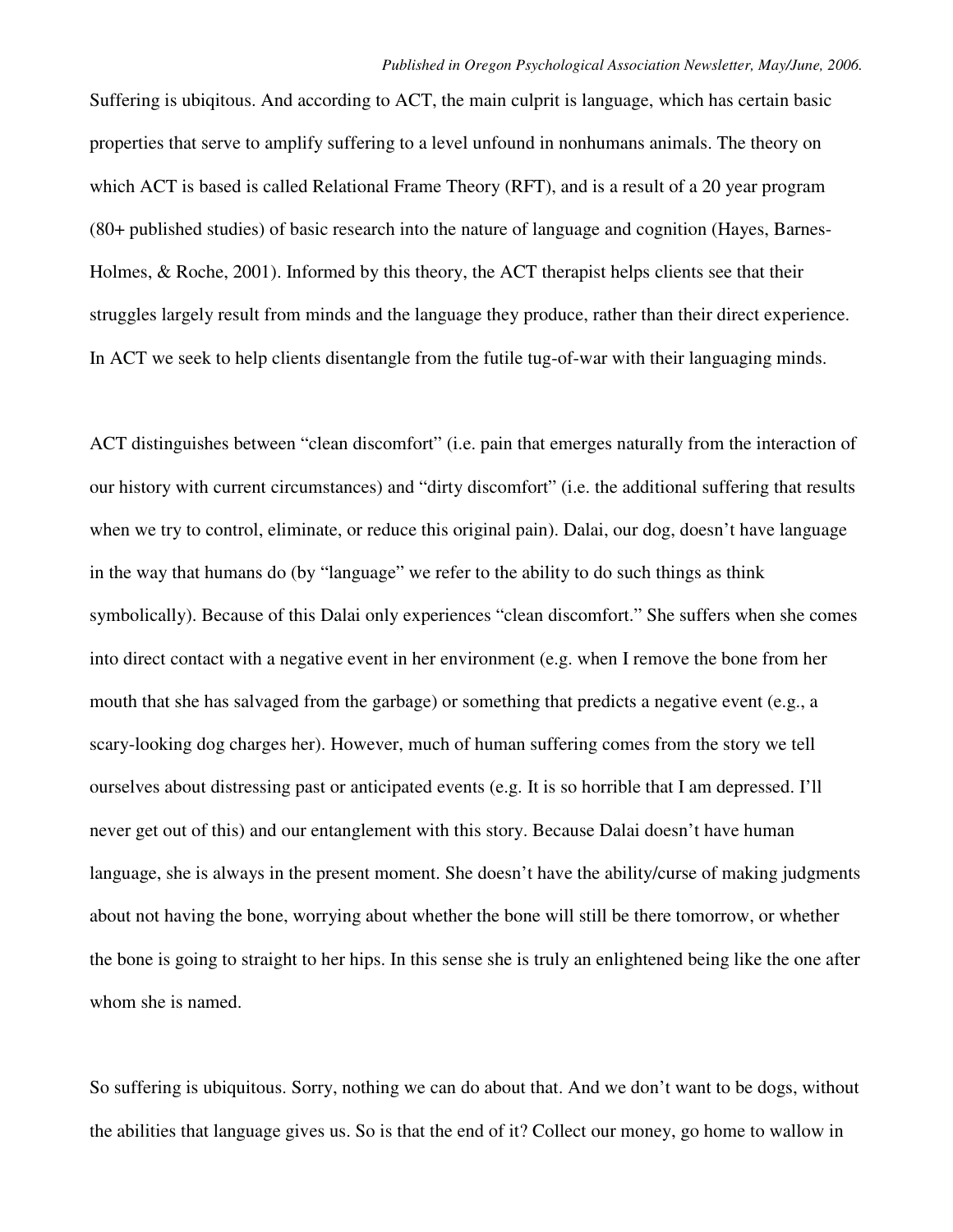our own language-fueled suffering? On the contrary, we would contend that life and therapy can have much more hope, more possibility than simply eliminating of an acute state of discomfort. We ask our clients this essential question "Would you be willing to have what you already have in terms of unpleasant thoughts/feelings, to welcome them willingly into your life, if that meant you could live the life you've always wanted to live, if you could *be* the person you would choose to be if you could write the story?" The goal of ACT is not to eliminate certain parts of one's experience of life, but rather to learn how to experience life more fully, without as much struggle, and with vitality and commitment.

#### **What ACT is and what ACT isn't**

ACT is one of a "third wave" of cognitive behavioral therapies (Hayes, 2004) that includes Dialectical Behavior Therapy (DBT; Linehan, 1993), mindfulness-based cognitive therapy (MBCT; Segal, Williams, & Teasdale, 2001), and Integrative Behavioral Couples Therapy (Jacobson, et al., 2000). What sets these approaches apart from traditional CBT (alá Beck or Ellis) is that rather than trying to directly change the content of thoughts, feelings, sensations, or memories, these therapies seek to change the function of those events and the individual's relationship to them (Teasdale, 2003). For example, the ACT therapist would not try to identify or change "irrational" thoughts. Rather, through the process of cognitive defusion, ACT helps clients disengage from the struggle with language altogether, to see that winning the battle with language is not only impossible, but also unnecessary in order live a vital life, one of value.

In contrast to many traditional cognitive and behavioral therapies, ACT is dominantly experiential. We rely on metaphors, stories, and exercises to step outside of literal language. In this way, ACT shares similarities to Gestalt therapy with its emphasis on in-session "experiments" and experiential exercises.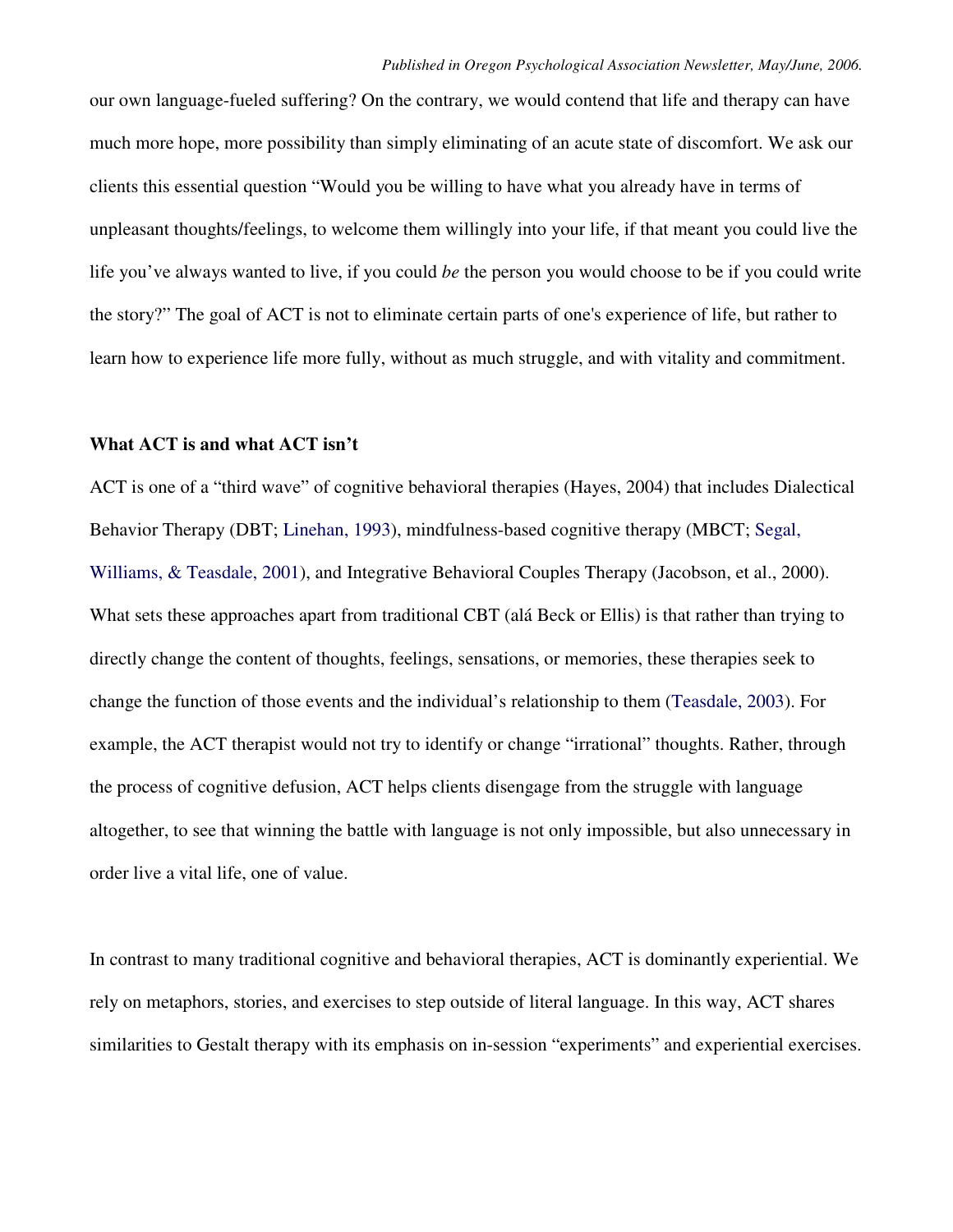One claim that has been made about ACT is that it is essentially Buddhism dressed up in scientific clothing. Certainly, ACT borrows from many traditions, including Buddhism. However, as ACT is a scientific endeavor rather than one of faith, it must be, and is, based on a cohesive theory that is subject to all the rigors of empirical investigation. While some aspects of ACT, such as mindfulness and acceptance, share commonalities with some forms of Buddhism, it also has unique components which are not found in any Buddhist teachings of which we are aware. In total, ACT owes much more of its theory and interventions to B.F. Skinner than the Buddha.

#### **Experiential avoidance as the root of psychopathology**

Many forms of psychopathology can be conceptualized as unhealthy efforts to escape, avoid, control, or suppress emotions, thoughts, memories, and other private experiences (Hayes, Wilson, Gifford, Follette, & Strosahl, 1996). People engage in a broad range of behaviors in order to avoid making psychological contact with negatively evaluated private events, such as engaging in thought or emotional suppression, social withdrawal, drug use, and sexual acting out. Unfortunately, efforts to suppress or eliminate negative thoughts or emotions often result in actually increasing the frequency, intensity, and behavioral regulatory powers of these experiences.

ACT seeks to increase psychological acceptance, the ability to contact negatively evaluated private experience, directly, fully, and without needless defense – while at the same time behaving effectively. Acceptance is but one process through which ACT achieves the goal of enhancing psychological flexibility, the process of contacting the present moment fully as a conscious human being, and based on what the situation affords, changing or persisting in behavior in the service of chosen values.

### **The Hexa-what?**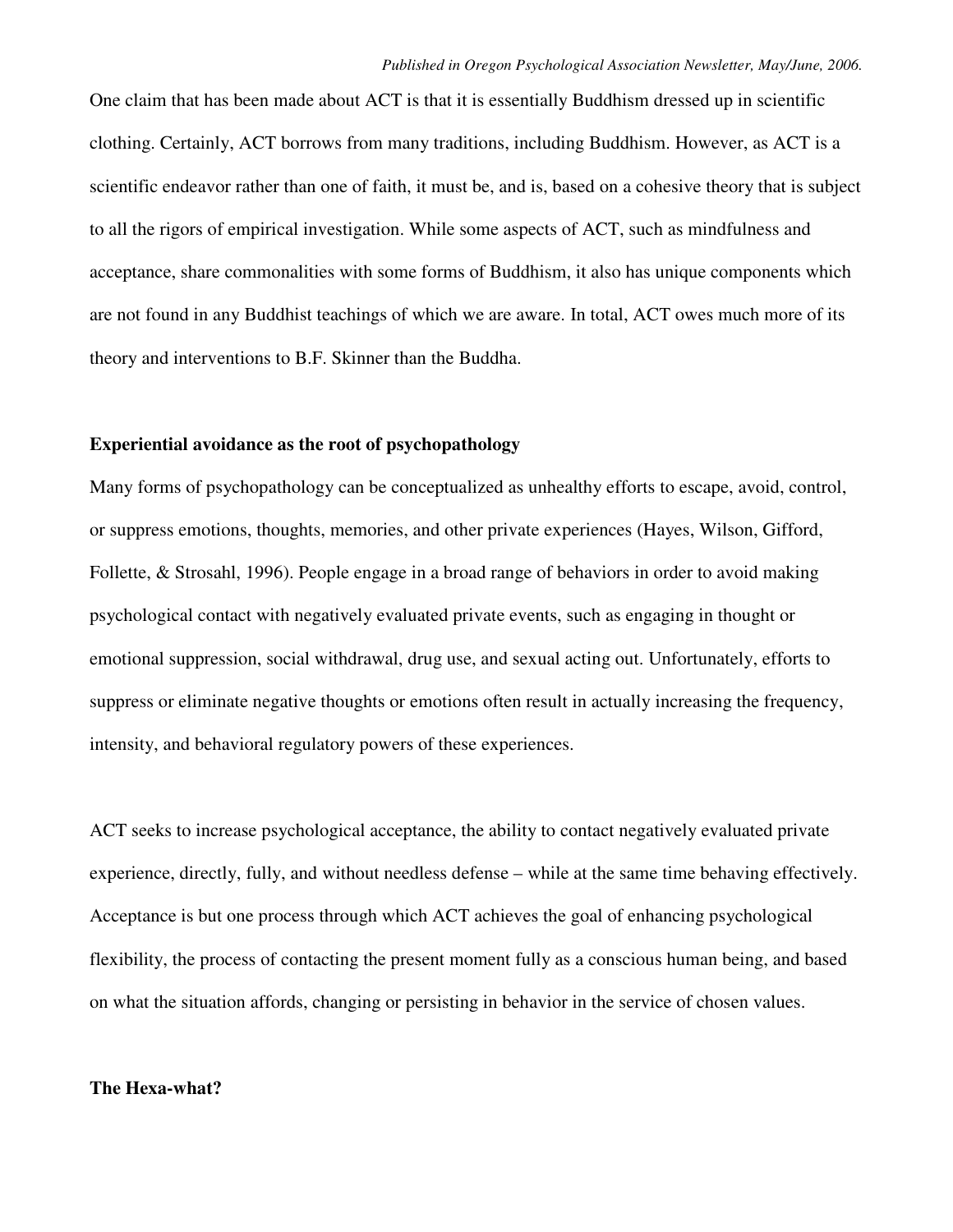The hexagon model below (jokingly called the "hexaflex") illustrates the six processes through which ACT attempts to increase psychological flexibility.



Cognitive defusion involves helping people to step back from their thoughts and be able to respond to thoughts based on their usefulness rather than their literal "truth." Self as context refers to clients contacting a sense of self as the context, arena, or place where events occur, rather than attaching to the unhelpful self-evaluations and stories about themselves that their minds give them. Contact with the present moment refers to ongoing, non-judgmental contact with psychological and environmental events as they occur in order to help people experience the world in more direct and flexible ways. ACT uses a variety of exercises to help a client choose valued life directions in various domains (e.g. family, career, spirituality) while undermining verbal processes that might lead to choices based on avoidance or social compliance. Finally, ACT encourages committed action through helping clients develop concrete goals that are values consistent and helping clients work toward these goals (Hayes, Luoma, Bond, Masuda, & Lillis, 2006).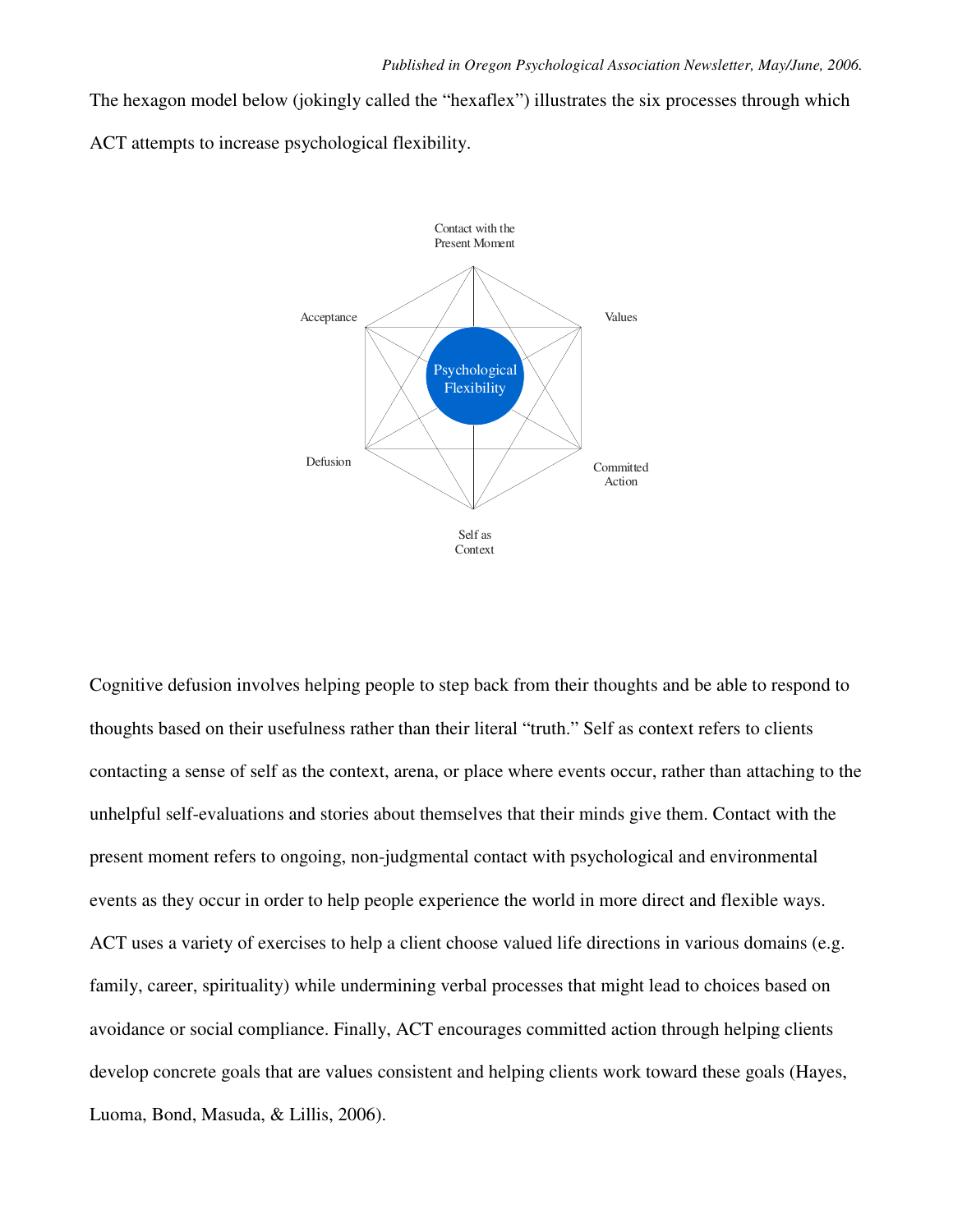Utilizing all six components the ACT therapists asks of both ourselves and our clients: "Given the distinction between you and the stuff you are struggling with and trying to change ("Self as context"), are you willing to have that stuff, fully, and without defense ("Acceptance"), as it is, and not what it says it is ("Defusion"), AND do what takes you in the direction ("Committed action") of your chosen values ("Values"), in this time and this place ("Contact with the present")? If the answer to that question is "Yes", then that builds psychological flexibility.

#### **ACT as a science**

Data are emerging rapidly, particularly since the first book on ACT was published (Hayes, Strosahl, & Wilson, 1999). ACT has been delivered in both individual and group psychotherapy formats and has been manualized in specific form for a number of different client problems including manuals for OCD, psychosis, chronic pain, smoking, school problems, panic, depression, and substance abuse. A recent literature review of the ACT model and processes of change (Hayes et al., 2006**)** found 19 randomized controlled trials with a general between-group effect size at follow up of d=.63 (medium to large effect) for ACT versus other active treatments and d=.71 (large effect) for ACT versus wait list, treatment as usual, or placebo. Targets of intervention included depression, polysubstance abuse, work stress, epilepsy, smoking, social anxiety, borderline personality disorder, psychosis, chronic pain, panic, and burnout/stigma, among others. Numerous case reports and component analysis studies examining specific therapeutic processes have also been conducted.

ACT has preliminary evidence for effectiveness across a wide range of disorders and has fairly strong evidence for the general model. One of the unique aspects of the ACT model is the reputed processes of change for ACT are holding up fairly well in mediational analyses, as compared to traditional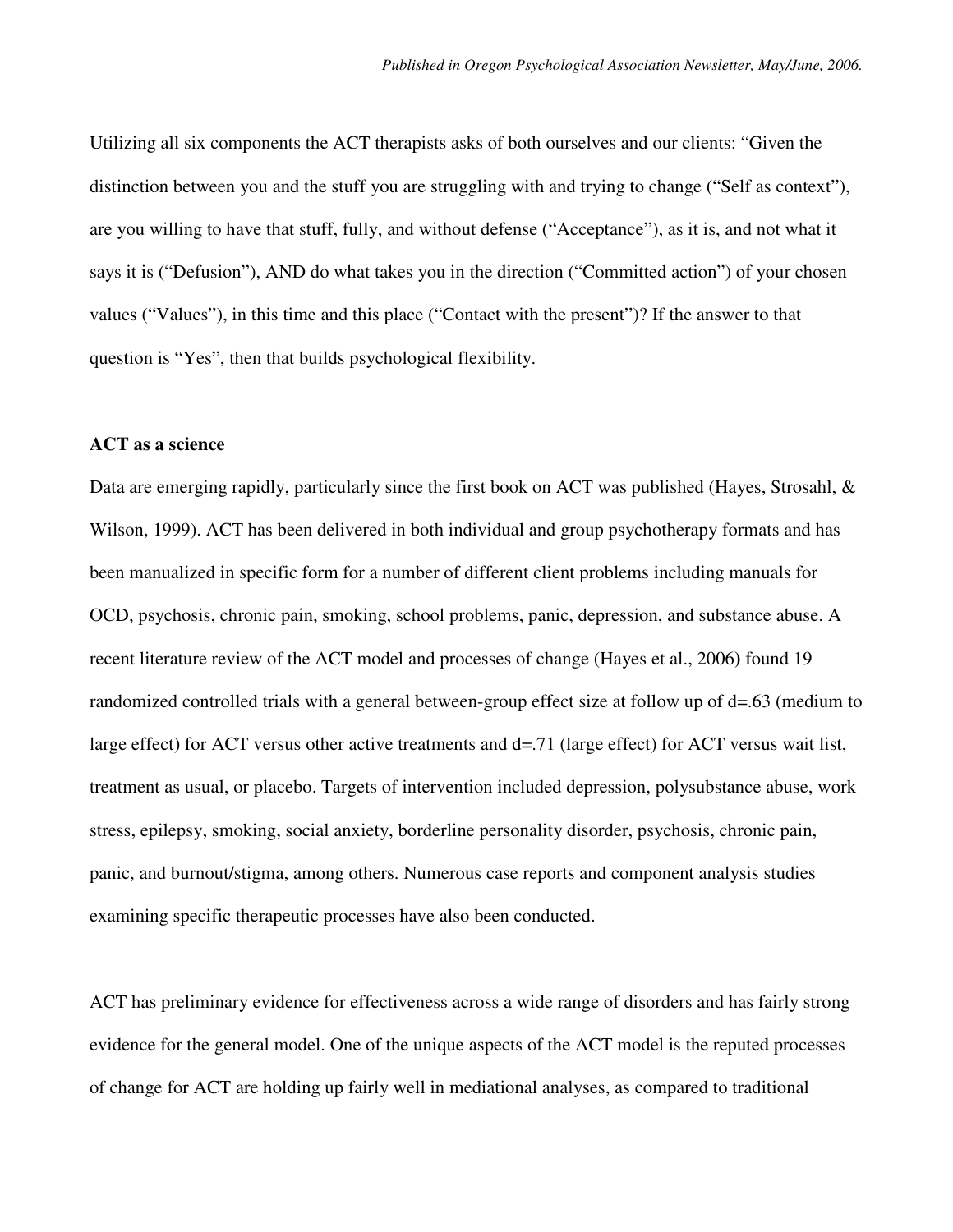cognitive-behavioral therapy. For those interested in more up-to-date research information, one can check out www.contextualpsychology.org/state of the act evidence.

#### **ACT resources**

One of the unique aspects of ACT is the community which supports its development and dissemination. The community of practitioners and researchers working to develop ACT have gone through an intentional process focused on creating an open and nonhierarchical community. The main hub of this work is the contextualpsychology.org website, a changing, living website where members are able to add their own webpages, create their own blogs, and participate in discussion forums. A large range of resources for training, including reading lists, workshops, and discussion/advice can also be found on contextualpsychology.org as well as on Learningact.com. For those interested in learning more about ACT, a great place to start is the client workbook *Get Out of Your Mind and Into Your Life* (2005) by Steven Hayes and Spencer Smith. Other books can be found by searching an online bookseller for ACT. Locally, there is an ACT consultation group for professionals with varying degrees of experience in ACT that meets twice a month. To learn more about this meeting please contact Jason Luoma at jbluoma@gmail.com. We welcome newcomers to the group.

## **Conclusion**

To conclude, we'll leave you with the words of the inimitable philosopher, Woody Allen, who once said "What if everything is an illusion and nothing exists? In that case, I definitely overpaid for my carpet." If an ACT therapist were working with Woody, he or she might ask "Let's assume God came down and told you that was 100% true, what would you do then?"